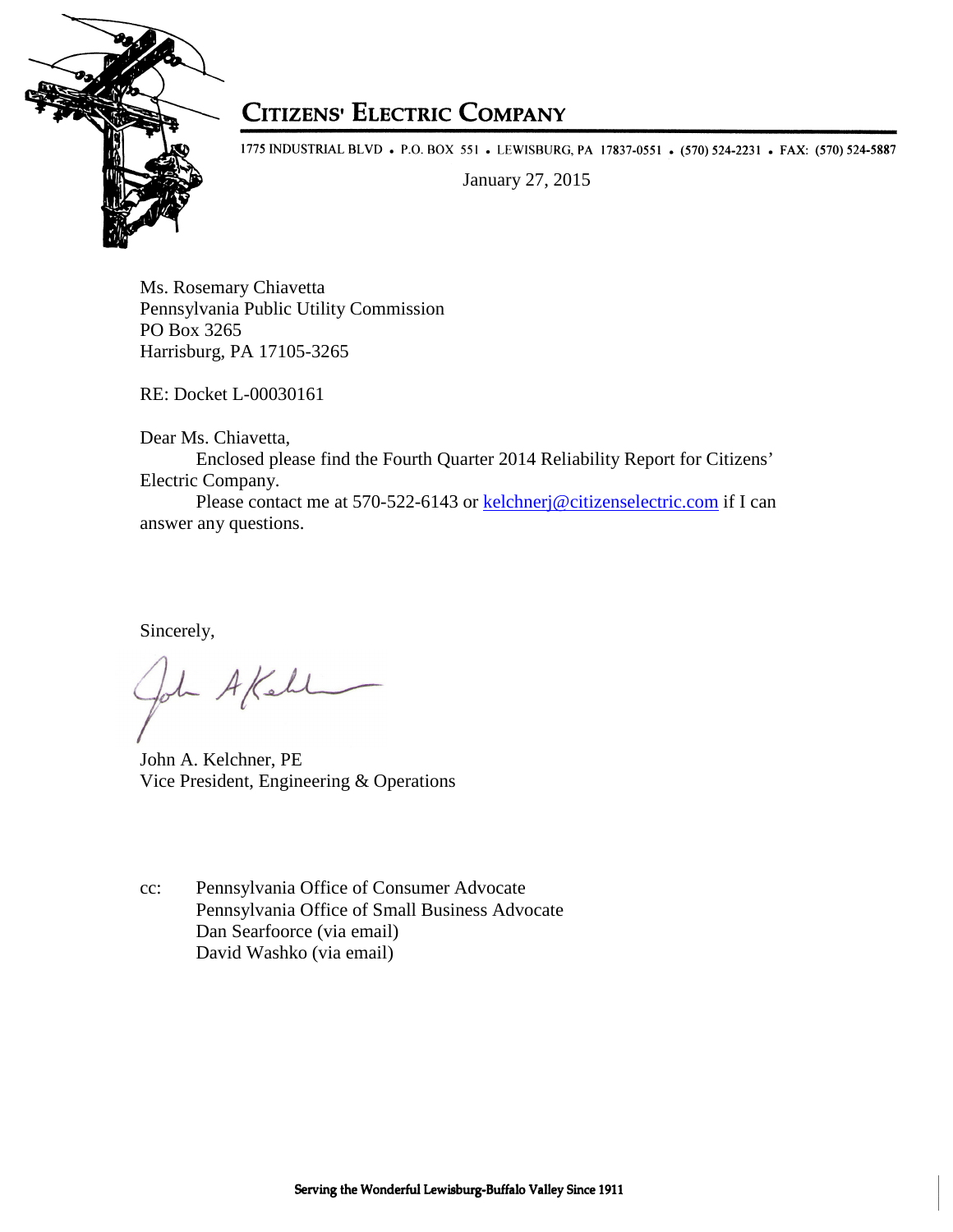Citizens' Electric Company Quarterly Service Reliability Report Fourth Quarter, 2014 Prepared by John A. Kelchner, PE Vice President of Engineering & Operations 570-522-6143 kelchnerj@citizenselectric.com January 27, 2015

§ 57.195(e)(1) - **A description of each major event that occurred during the preceding quarter, including the time and duration of the event, the number of customers affected, the cause of the event and any modified procedures adopted in order to avoid or minimize the impact of similar events in the future.** 

No Major Events occurred during the quarter.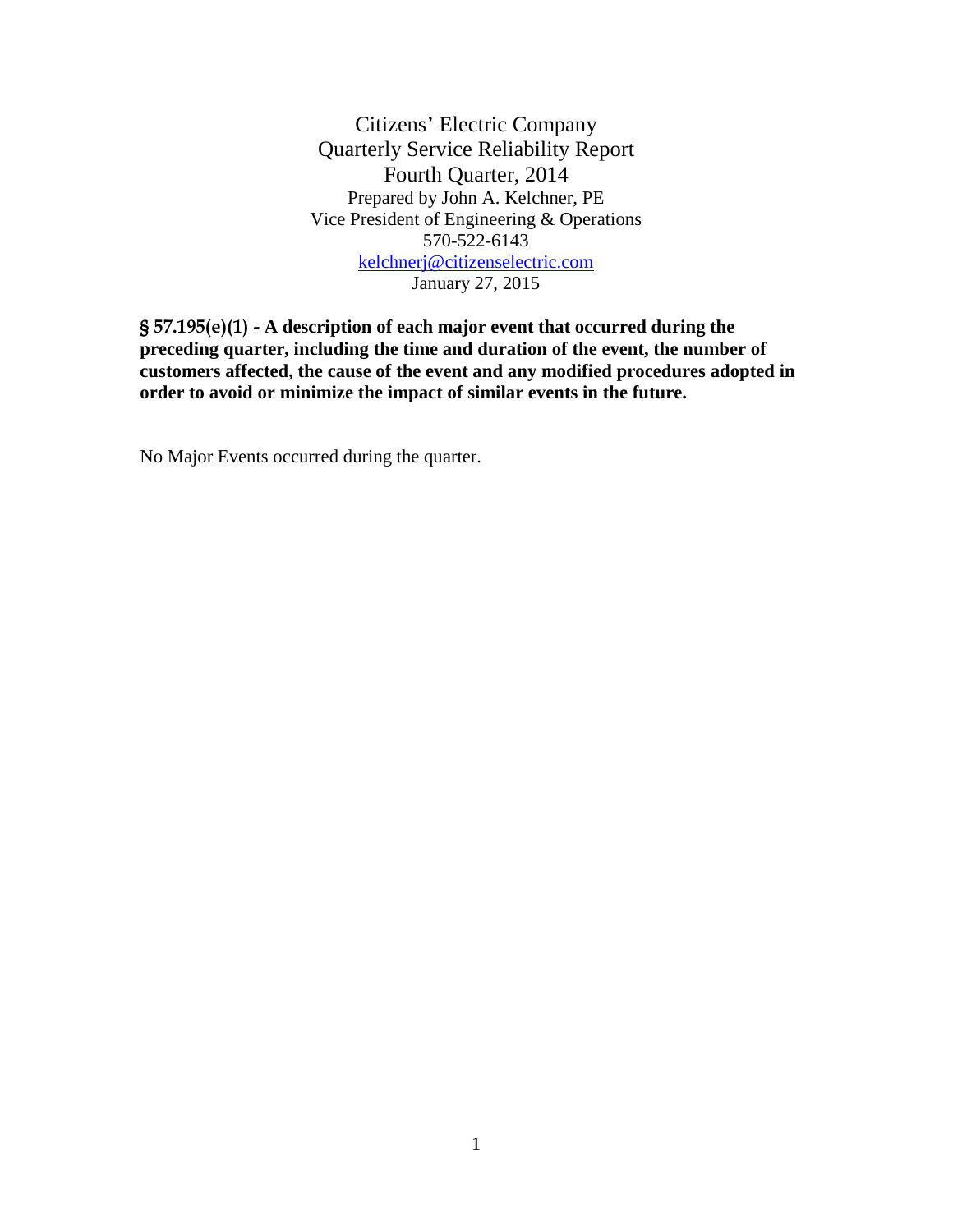§ 57.195(e)(2) - **Rolling 12-month reliability index values (SAIFI, CAIDI, SAIDI, and if available, MAIFI) for the EDC's service territory for the preceding quarter. The report shall include the data used in calculating the indices, namely the average number of customers served, the number of sustained customer interruptions, the number of customers affected, and the customer minutes of interruption. If MAIFI values are provided, the report shall also include the number of customer momentary interruptions.** 

|              | Rolling 12-Month         |
|--------------|--------------------------|
| Index        | <b>Value for Quarter</b> |
| <b>SAIFI</b> | 0.19                     |
| <b>SAIDI</b> | 17                       |
| CAIDI        | 88                       |

| Total $#$ of            | # of Interruptions | # of Customers | <b>Customer Minutes</b> |
|-------------------------|--------------------|----------------|-------------------------|
| <b>Customers Served</b> |                    | Affected       |                         |
| 6,889                   | 35                 | 1,306          | 115,083                 |

The following outages were approved for exclusion as Major Events during the preceding 12-month period and are not included in the above calculations:

| Date      | # of Customers<br>Affected | <b>Customer Minutes</b> |
|-----------|----------------------------|-------------------------|
| 6/18/2014 | 987                        | 42,615                  |
| 7/8/2014  | 2,460                      | 294,572                 |
| 7/23/2014 | - 327                      | 38,483                  |